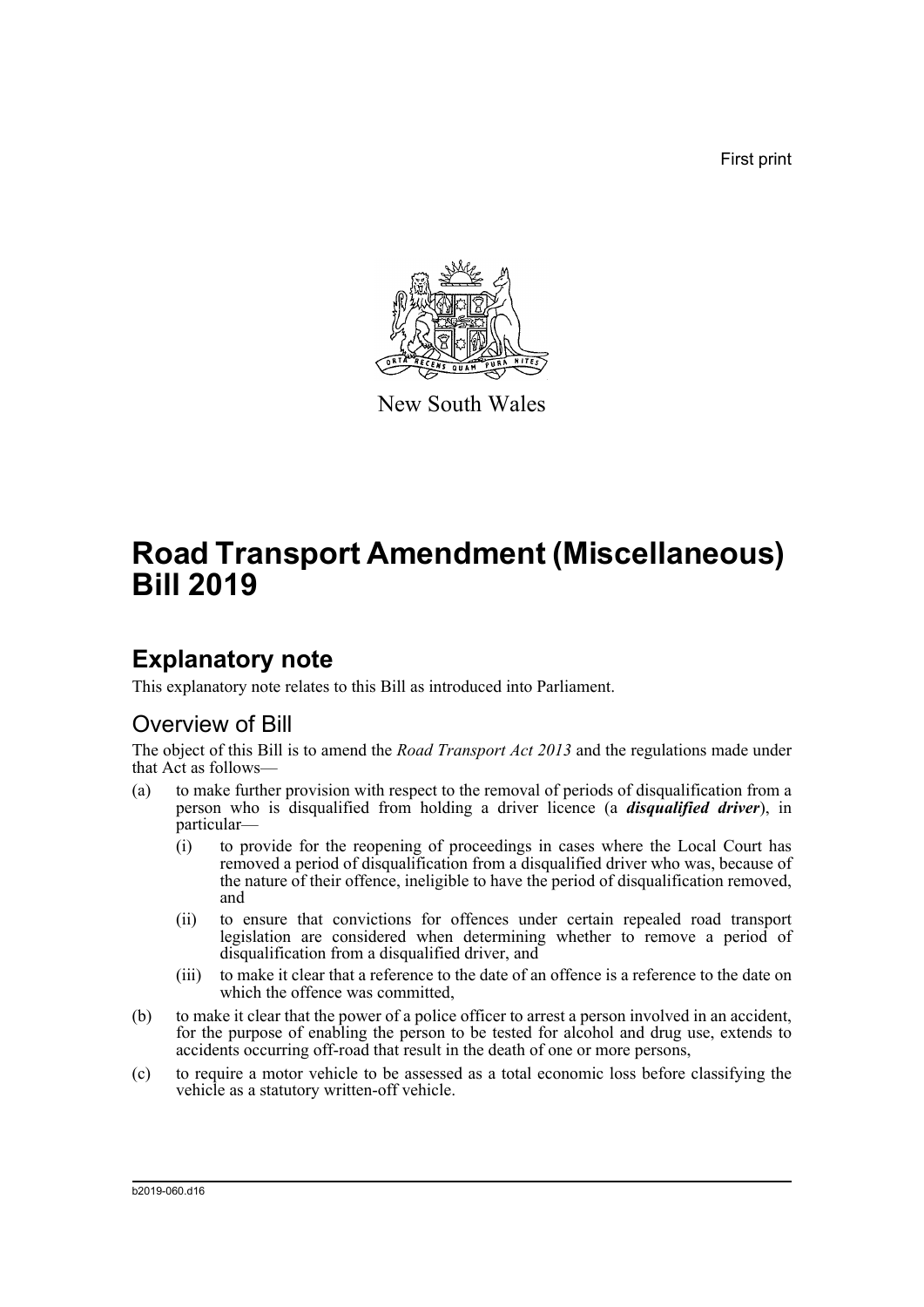# Outline of provisions

**Clause 1** sets out the name (also called the short title) of the proposed Act.

**Clause 2** provides for the commencement of the proposed Act on the date of assent to the proposed Act, with the exception of Schedule 2, which commences on 13 December 2019.

## **Schedule 1 Amendments to Road Transport Act 2013 No 18 relating to disqualified drivers**

#### **Persons convicted of certain serious offences not eligible to apply for removal of period of disqualification**

**Schedule 1[1]** defines certain serious offences to be *never-eligible offences* for the purposes of Division 3A of Part 7.4 of the *Road Transport Act 2013* (*the principal Act*). **Schedule 1[7]** provides that a disqualified driver is not eligible to make an application for an order removing a period of disqualification if the driver has ever been convicted of a never-eligible offence.

**Schedule 1[9]** provides for the review of an application for an order removing a period of disqualification from the applicant, but only if the order was made despite the applicant being ineligible to apply for the order because the applicant had previously committed a never-eligible offence.

### **Offences committed during relevant offence-free periods**

Schedule 1<sup>[5]</sup> makes it clear that the date on which a person is convicted of an offence is not a relevant consideration for the purposes of a relevant offence-free period. The relevant date is the date on which the offence was committed. **Schedule 1[2]–[4], [6] and [8]** make consequential amendments.

#### **Arrest for the purpose of alcohol and drug testing of persons involved in off-road accidents resulting in death**

**Schedule 1[10]** makes it clear that the power of a police officer to arrest a person involved in an accident, for the purpose of enabling the person to be alcohol and drug tested, extends to accidents occurring off-road that result in the death of one or more persons.

## **Schedule 2 Amendments relating to statutory written-off vehicles**

Currently, Part 4.5 of the principal Act provides for the following in relation to the assessment of damage to light vehicles—

- (a) a light vehicle damage assessment is carried out to determine whether the light vehicle is a total loss and whether the vehicle has suffered non-repairable damage,
- (b) a report on the light vehicle damage assessment is required to include a statement as to whether the vehicle is a total loss and whether the damage suffered by the vehicle is non-repairable damage,
- (c) a light vehicle that is assessed as being a total loss is to be registered on the NSW written-off light vehicles register.

A light vehicle that is on the NSW written-off light vehicles register cannot be registered, or have its registration renewed or transferred unless the repair of the light vehicle is authorised under the principal Act.

Part 4.5A of the principal Act provides for a scheme that is substantially the same in relation to heavy vehicles.

**Schedule 2.1[1]** replaces the term *non-repairable damage* with the term *statutory write-off assessment criteria*, in relation to light vehicles, to reflect the terminology used in the industry.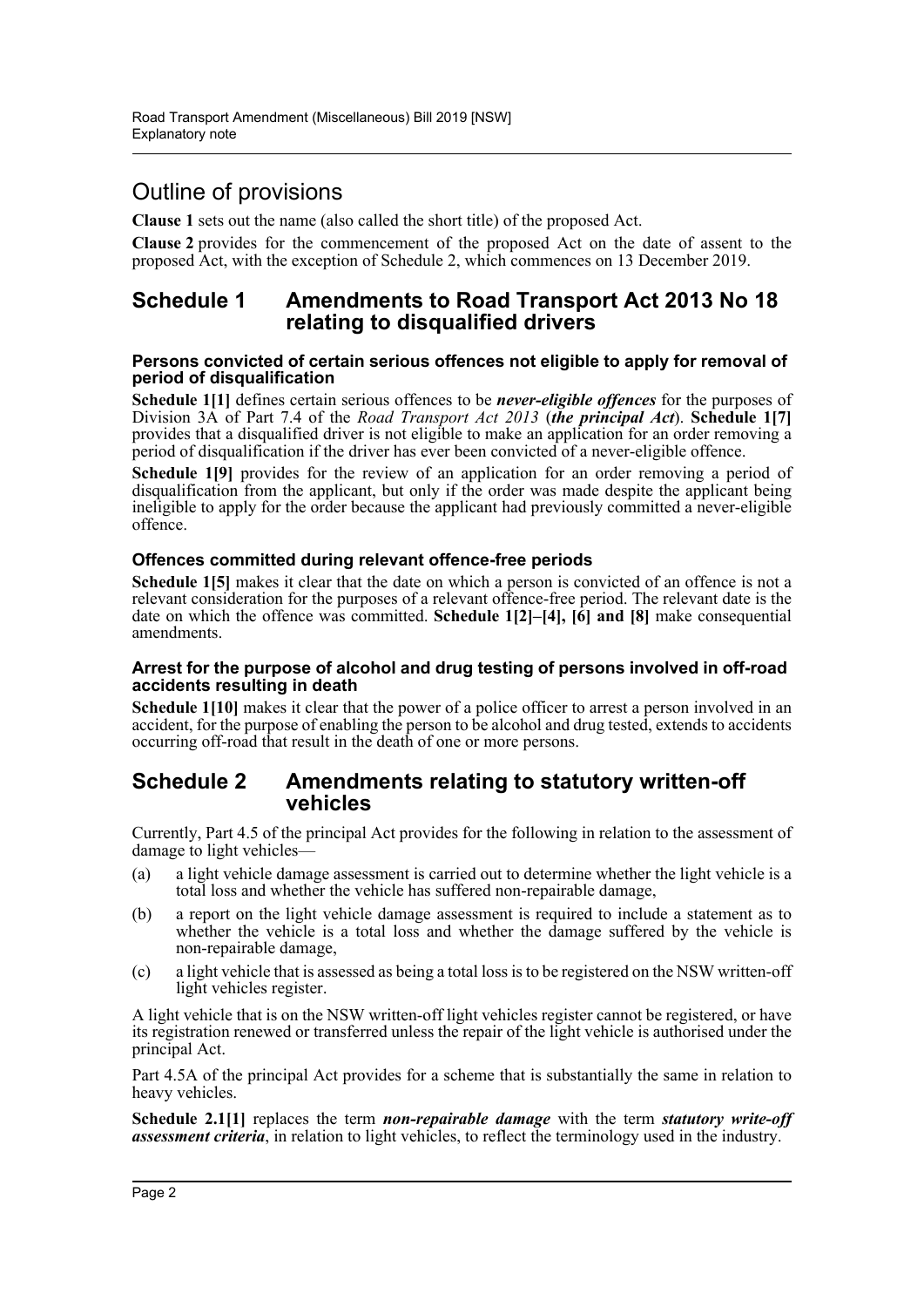**Schedule 2.1[4]** replaces the term *light vehicle damage assessment* with the term *total loss assessment*, in relation to light vehicles, to reflect the terminology used in the industry and other jurisdictions.

**Schedule 2.1[7]** provides that a total loss assessment, in relation to a light vehicle, is not required to assess whether the vehicle has suffered damage of a type specified in the statutory write-off assessment criteria unless the vehicle is a total loss.

**Schedule 2.1[13] and [15]** clarify that references to written-off warning labels for vehicles in Part 4.5 of the principal Act are references to warning labels for written-off light vehicles.

**Schedule 2.1[16]** replaces the term *non-repairable damage* with the term *statutory write-off assessment criteria*, in relation to heavy vehicles, to reflect the terminology used in the industry.

**Schedule 2.1[18]** replaces the term *heavy vehicle damage assessment* with the term *total loss assessment*, in relation to heavy vehicles, to reflect the terminology used in the industry and other jurisdictions.

**Schedule 2.1[21]** provides that a total loss assessment, in relation to a heavy vehicle, is not required to assess whether the vehicle has suffered damage of a type specified in the statutory write-off assessment criteria unless the vehicle is a total loss.

**Schedule 2.1[27] and [29]** clarify that references to written-off warning labels for vehicles in Part 4.5A of the principal Act are references to warning labels for written-off heavy vehicles.

**Schedule 2.2[1], [17], [19], [22] and [36]** omit clauses of the *Road Transport (Vehicle Registration) Regulation 2017* that require vehicles to be categorised as written-off vehicles despite the vehicles not being determined to be a total loss.

The remaining provisions of **Schedule 2.1 and 2.2** and **Schedule 2.3** and make consequential amendments.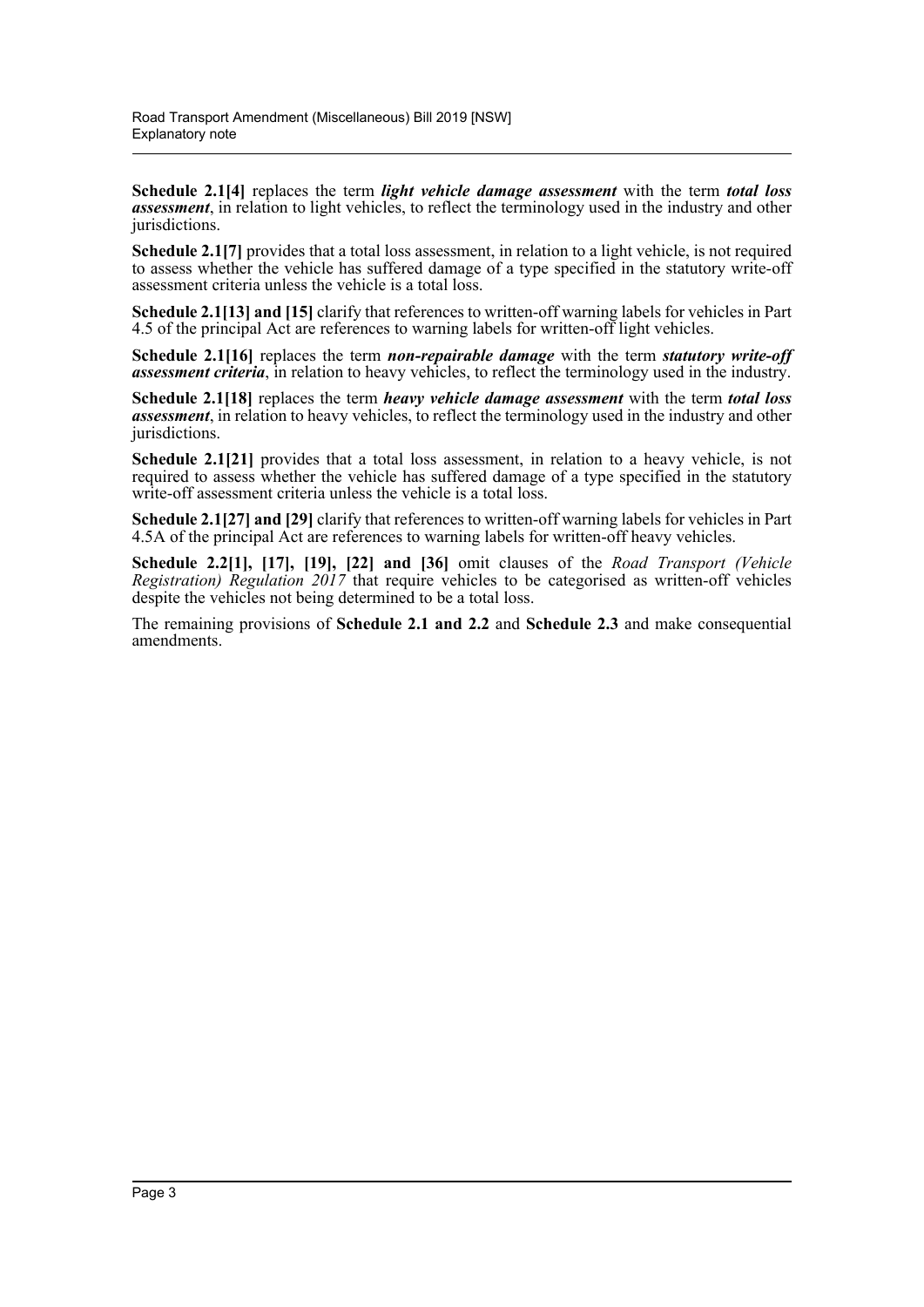First print



New South Wales

# **Road Transport Amendment (Miscellaneous) Bill 2019**

# **Contents**

|            |                                                                                 | Page |
|------------|---------------------------------------------------------------------------------|------|
|            | Name of Act                                                                     |      |
|            | Commencement                                                                    |      |
| Schedule 1 | Amendments to Road Transport Act 2013 No 18 relating to<br>disqualified drivers |      |
| Schedule 2 | Amendments relating to statutory written-off vehicles                           |      |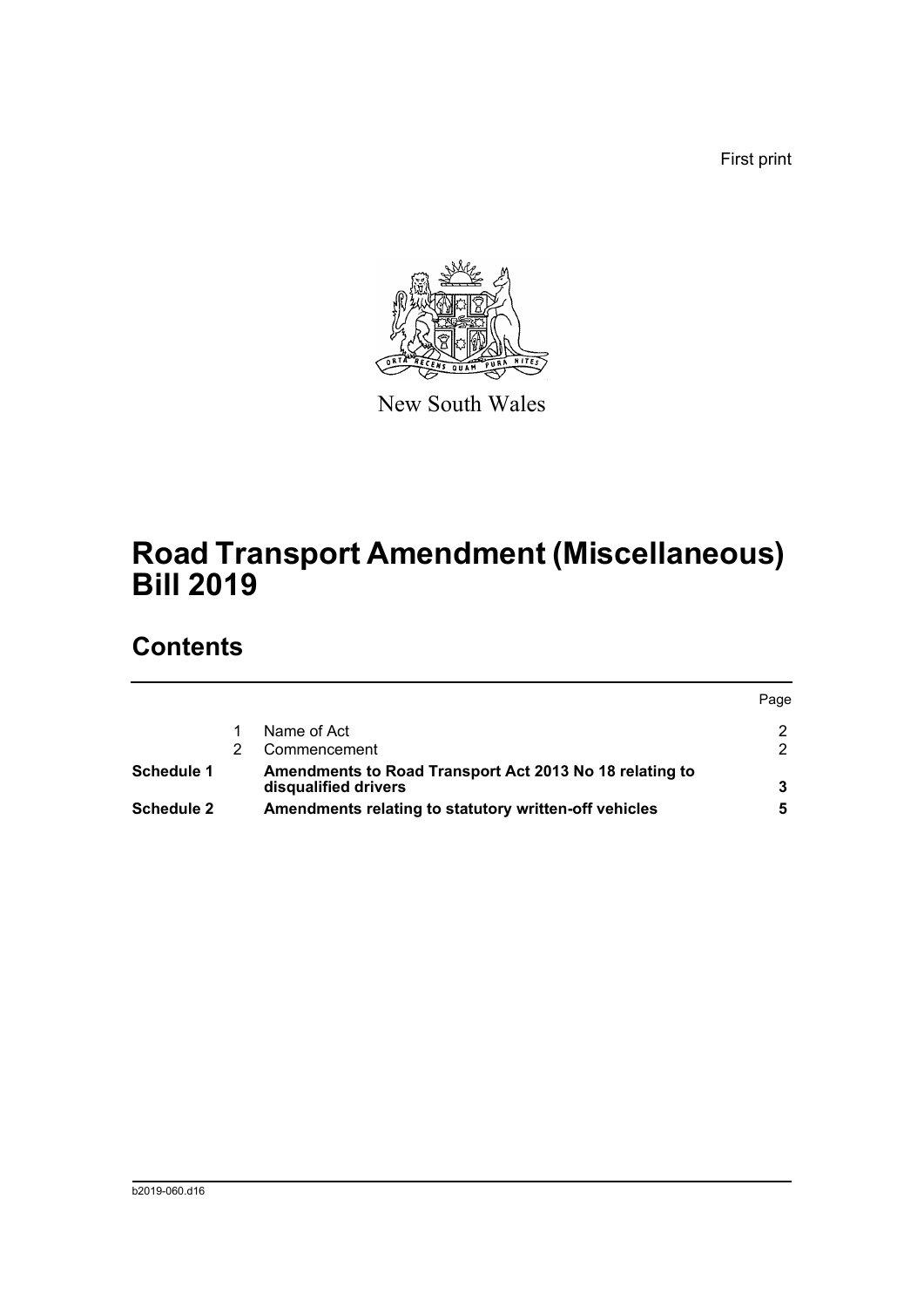

New South Wales

# **Road Transport Amendment (Miscellaneous) Bill 2019**

No , 2019

## **A Bill for**

An Act to amend the *Road Transport Act 2013*, and the regulations under that Act, with respect to licence disqualifications, written-off vehicles and testing for alcohol and drug use of persons involved in off-road motor vehicle accidents.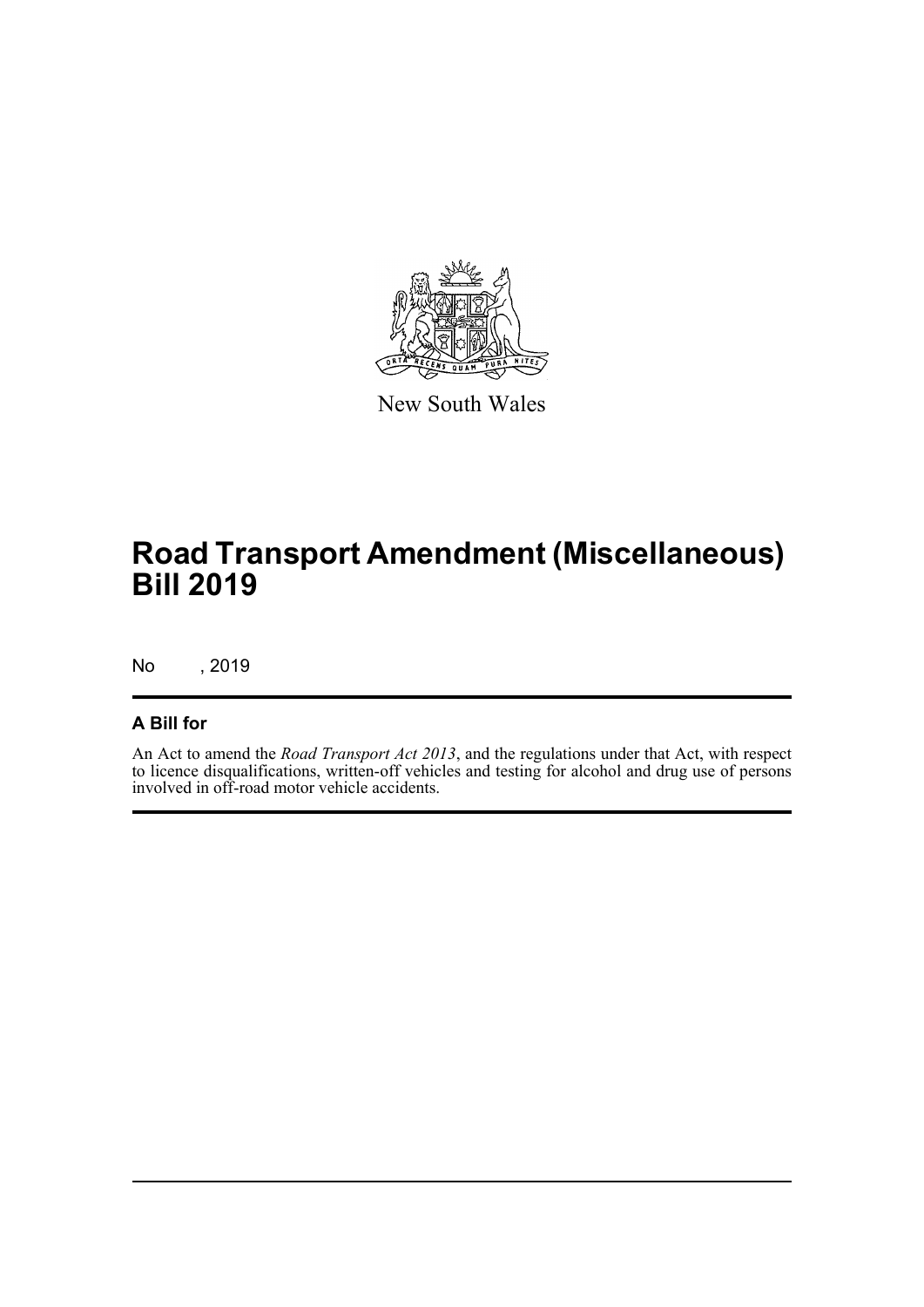Road Transport Amendment (Miscellaneous) Bill 2019 [NSW]

# <span id="page-5-0"></span>**The Legislature of New South Wales enacts—**

<span id="page-5-1"></span>

| 1 | Name of Act<br>This Act is the <i>Road Transport Amendment (Miscellaneous) Act 2019</i> . | 2<br>3         |
|---|-------------------------------------------------------------------------------------------|----------------|
| 2 | <b>Commencement</b>                                                                       | $\overline{4}$ |
|   | This Act commences on the date of assent to this Act.                                     | 5              |
|   | Despite subsection (1), Schedule 2 commences on 13 December 2019.<br>(2)                  | 6              |

1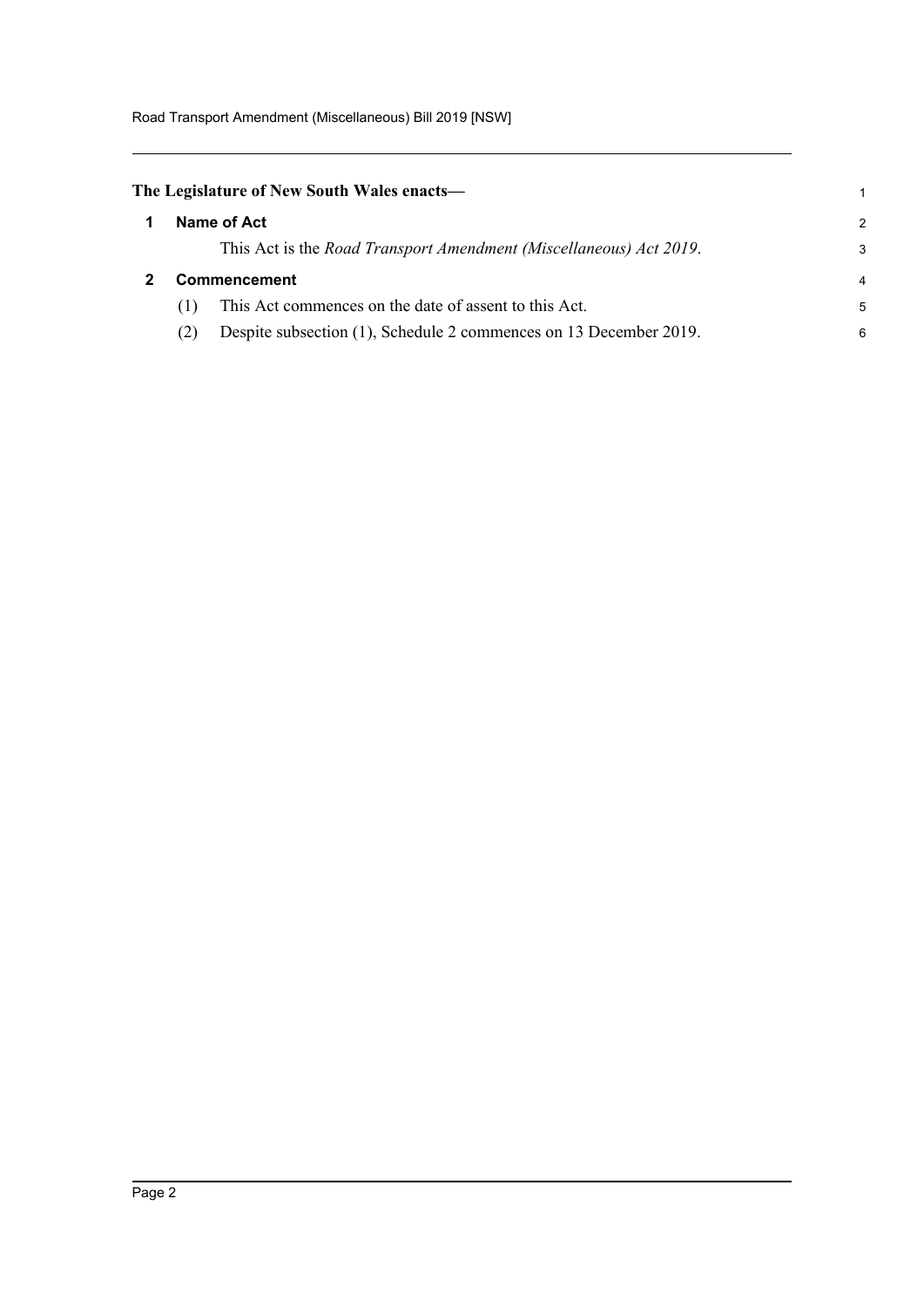## <span id="page-6-0"></span>**Schedule 1 Amendments to Road Transport Act 2013 No 18 relating to disqualified drivers**

### **[1] Section 221A Definitions**

Insert in alphabetical order—

*never-eligible offence* means one of the following offences—

(a) the offence of murder or manslaughter caused by the use of a motor vehicle,

1  $\mathcal{L}$ 

34 35

36 37

- (b) an offence against the *Crimes Act 1900* which comprises or includes causing death, grievous bodily harm or wounding by the use of a motor vehicle,
- (c) an offence against section 51A (Predatory driving) or 51B (Police pursuits) of the *Crimes Act 1900*,
- (d) an offence against section 117(1) (Negligent driving) or the former corresponding provision, which causes death or grievous bodily harm,
- (e) an offence against section 118(1) (Intentional menacing driving) or the former corresponding provision,
- (f) an offence against section 52AB (Offence of failing to stop and assist after vehicle impact causing death or grievous bodily harm) of the *Crimes Act 1900* or an offence against section 146 of this Act that relates to an impact causing death or grievous bodily harm arising from the driving of a motor vehicle.

### **[2] Section 221A, definition of "relevant offence-free period"**

Insert "committed" after "following offences" in paragraph (a).

#### **[3] Section 221A(2)**

Insert at the end of section 221A—

(2) For the avoidance of doubt, the date on which a person is convicted of an offence is not a relevant consideration for the purposes of a relevant offence-free period.

#### **[4] Section 221B Local Court may remove licence disqualifications after relevant offence-free period**

Insert before section  $221B(1)(a)$ —

(a1) the disqualified person is eligible, having regard to section 221D, to make the application, and

### **[5] Section 221B(1)(a)**

Omit "any driving offence for conduct". Insert instead "a driving offence committed".

### **[6] Section 221B(1)(a), (2)(b) and (c) and (3)**

Insert "for the applicant" after "relevant offence-free period" wherever occurring.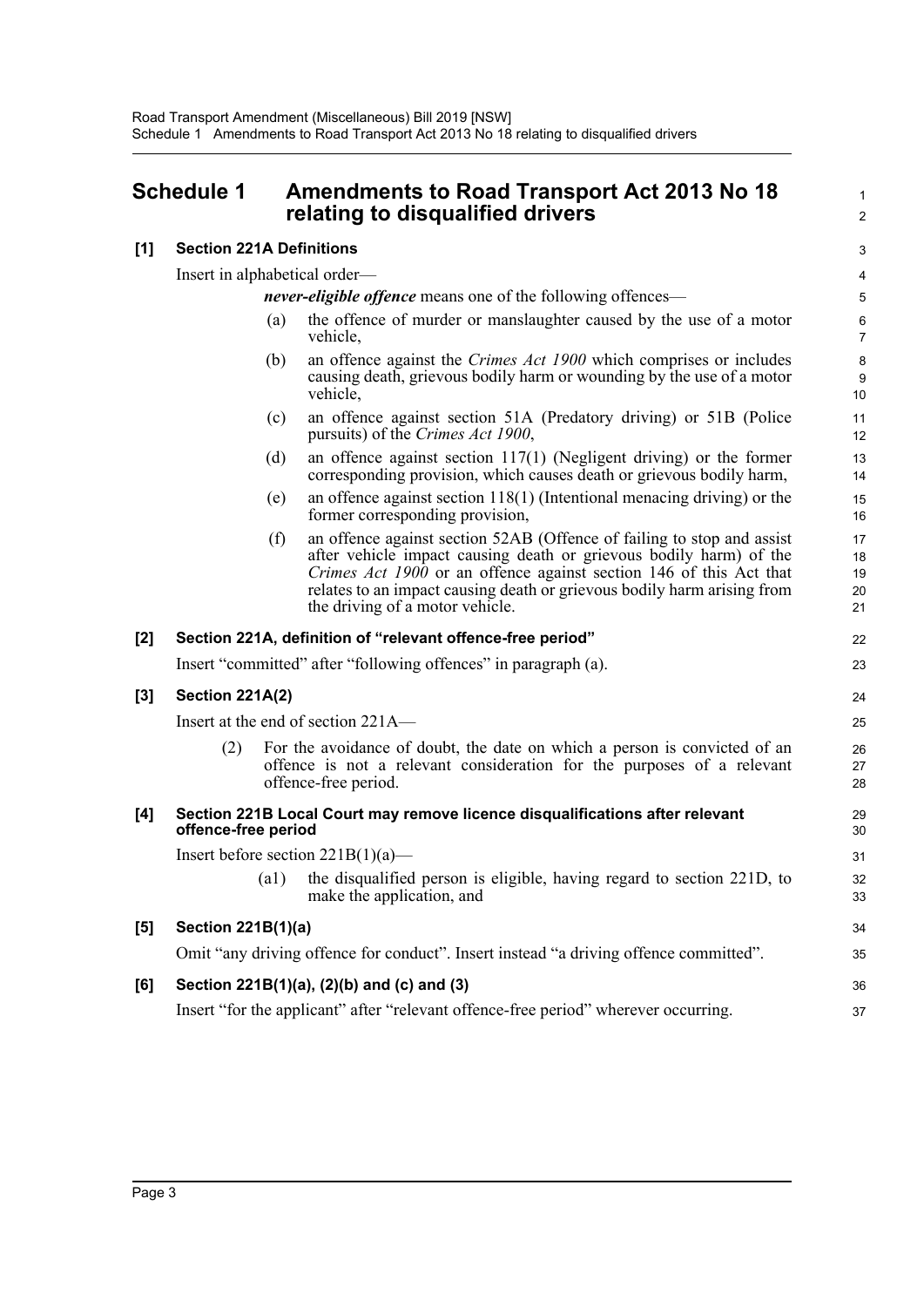| $[7]$                                 |                                                                                          | disqualification           |            |     | Section 221D Disqualified persons not eligible to apply for removal of licence                                                                                                                                                                                                                                                       | 1<br>$\overline{2}$                                         |
|---------------------------------------|------------------------------------------------------------------------------------------|----------------------------|------------|-----|--------------------------------------------------------------------------------------------------------------------------------------------------------------------------------------------------------------------------------------------------------------------------------------------------------------------------------------|-------------------------------------------------------------|
| Omit section 221D(1). Insert instead— |                                                                                          |                            |            |     |                                                                                                                                                                                                                                                                                                                                      | $\ensuremath{\mathsf{3}}$                                   |
|                                       |                                                                                          | (1)                        | offence).  |     | A disqualified person is not eligible to make an application to the Local Court<br>for the removal of licence disqualifications under this Division if the person<br>has, before making the application, been convicted of a never-eligible offence<br>(whether or not a licence disqualification was imposed in connection with the | 4<br>$\mathbf 5$<br>$\boldsymbol{6}$<br>$\overline{7}$<br>8 |
| [8]                                   |                                                                                          |                            |            |     | Section 221E Rehearing of order removing licence disqualifications—undisclosed<br>offences during relevant offence-free period                                                                                                                                                                                                       | 9<br>10                                                     |
|                                       |                                                                                          |                            |            |     | Insert "for the applicant" after "relevant offence-free period" in section $221E(1)(b)$ .                                                                                                                                                                                                                                            | 11                                                          |
| [9]                                   |                                                                                          | <b>Section 221F</b>        |            |     |                                                                                                                                                                                                                                                                                                                                      | 12                                                          |
|                                       |                                                                                          | Insert after section 221E- |            |     |                                                                                                                                                                                                                                                                                                                                      | 13                                                          |
|                                       | 221F<br>Rehearing of order removing licence disqualifications-never-eligible<br>offences |                            |            |     |                                                                                                                                                                                                                                                                                                                                      | 14<br>15                                                    |
|                                       |                                                                                          | (1)                        |            |     | This section applies to a person if—                                                                                                                                                                                                                                                                                                 | 16                                                          |
|                                       |                                                                                          |                            | (a)        |     | the Local Court makes an order under this Division removing licence<br>disqualifications of the person, and                                                                                                                                                                                                                          | 17<br>18                                                    |
|                                       |                                                                                          |                            | (b)        |     | the person had, before the making of the order, been convicted of a<br>never-eligible offence.                                                                                                                                                                                                                                       | 19<br>20                                                    |
|                                       |                                                                                          | (2)                        |            |     | The Authority may, after becoming aware that the Local Court has made an<br>order under this Division removing the licence disqualifications of a person to<br>whom this section applies—                                                                                                                                            | 21<br>22<br>23                                              |
|                                       |                                                                                          |                            | (a)        |     | notify the relevant registrar of the Local Court that the person had,<br>before the making of the order, been convicted of a never-eligible<br>offence, and                                                                                                                                                                          | 24<br>25<br>26                                              |
|                                       |                                                                                          |                            | (b)        |     | if the person makes an application for a driver licence—defer the<br>application until the matter is reheard by the Local Court.                                                                                                                                                                                                     | 27<br>28                                                    |
|                                       |                                                                                          | (3)                        | the order. |     | The Local Court, after being notified as referred to in subsection $(2)(a)$ , is to<br>reopen proceedings on the application for an order removing the licence<br>disqualifications and, if the Court is satisfied that the applicant had been<br>convicted of a never-eligible offence before the making of the order, revoke       | 29<br>30<br>31<br>32<br>33                                  |
|                                       |                                                                                          | (4)                        |            |     | If an order removing a licence disqualification is revoked, the licence<br>disqualification that was removed is reinstated.                                                                                                                                                                                                          | 34<br>35                                                    |
| [10]                                  |                                                                                          |                            |            |     | Schedule 3, clause 12 Power to arrest persons involved in accidents resulting in<br>death for purpose of blood and urine testing                                                                                                                                                                                                     | 36<br>37                                                    |
|                                       |                                                                                          |                            |            |     | Omit clause $12(1)(b)(i)$ . Insert instead—                                                                                                                                                                                                                                                                                          | 38                                                          |
|                                       |                                                                                          |                            |            | (i) | one or more persons have died as a result of the accident, or                                                                                                                                                                                                                                                                        | 39                                                          |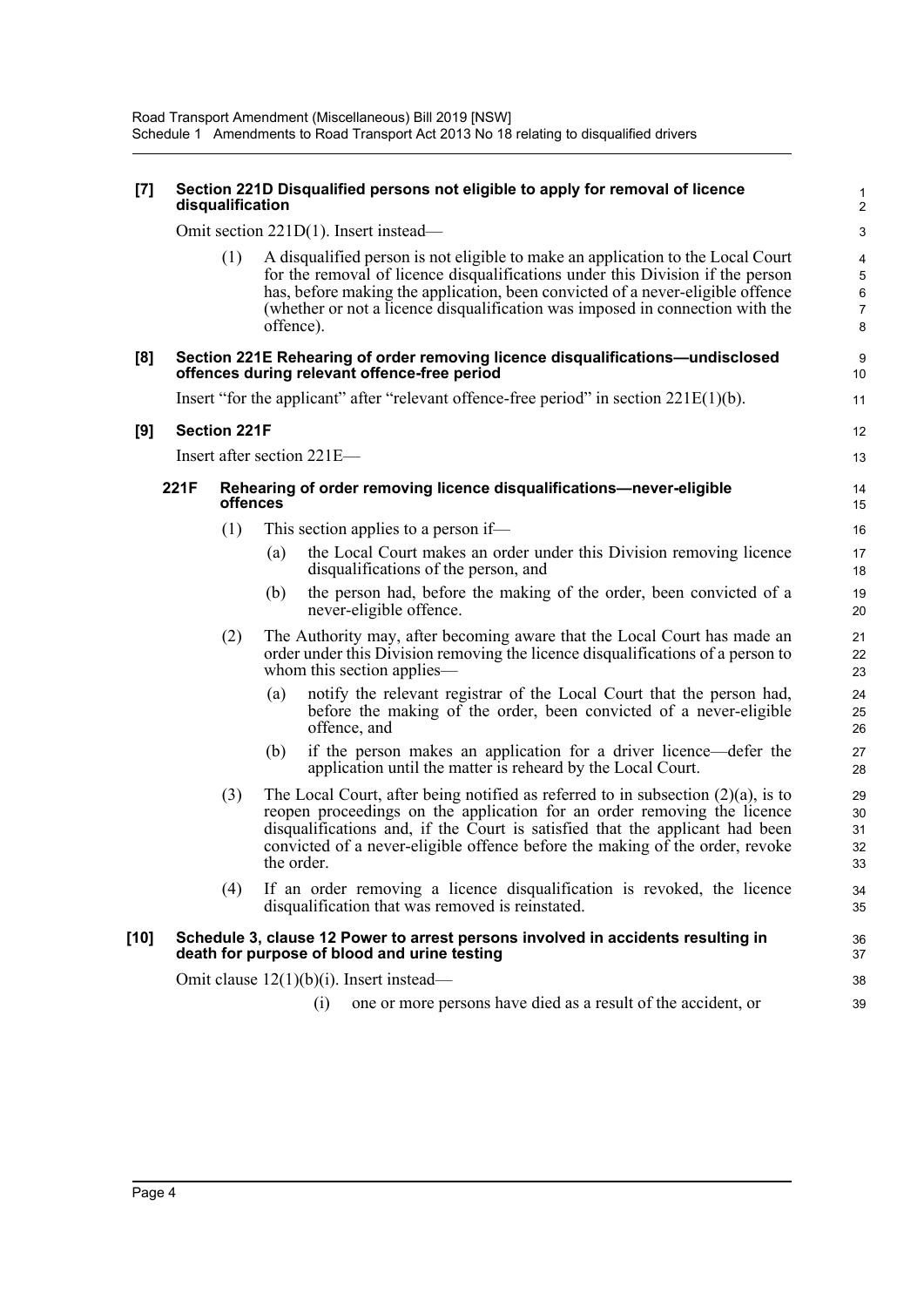<span id="page-8-0"></span>

|       | <b>Schedule 2</b>             | Amendments relating to statutory written-off<br>vehicles                                                                                                                                                                | $\mathbf{1}$<br>$\overline{c}$ |  |  |  |
|-------|-------------------------------|-------------------------------------------------------------------------------------------------------------------------------------------------------------------------------------------------------------------------|--------------------------------|--|--|--|
| 2.1   |                               | Road Transport Act 2013 No 18                                                                                                                                                                                           | 3                              |  |  |  |
| [1]   |                               | <b>Section 82 Definitions</b>                                                                                                                                                                                           |                                |  |  |  |
|       |                               | Omit the definition of non-repairable damage.                                                                                                                                                                           |                                |  |  |  |
|       |                               | Insert in alphabetical order—<br>statutory write-off assessment criteria, in relation to damage to a light vehicle,<br>means damage of a type, or damage caused in circumstances, prescribed by the<br>statutory rules. | 6<br>$\overline{7}$<br>8<br>9  |  |  |  |
| [2]   |                               | Section 85 Authority must refuse certain applications for authorisations                                                                                                                                                | 10                             |  |  |  |
|       |                               | Omit "non-repairable damage" from section $85(1)(a)$ .                                                                                                                                                                  | 11                             |  |  |  |
|       |                               | Insert instead "damage of a type specified in the statutory write-off assessment criteria".                                                                                                                             | 12                             |  |  |  |
| $[3]$ |                               | <b>Section 86 Applications for authorisations</b>                                                                                                                                                                       | 13                             |  |  |  |
|       |                               | Omit "non-repairable damage" from section $86(2)(b)$ .                                                                                                                                                                  | 14                             |  |  |  |
|       |                               | Insert instead "damage of a type specified in the statutory write-off assessment criteria".                                                                                                                             | 15                             |  |  |  |
| [4]   | <b>Section 87 Definitions</b> |                                                                                                                                                                                                                         | 16                             |  |  |  |
|       |                               | Omit the definition of light vehicle damage assessment.                                                                                                                                                                 | 17                             |  |  |  |
|       |                               | Insert in alphabetical order—                                                                                                                                                                                           | 18                             |  |  |  |
|       |                               | <b>total loss assessment</b> means an assessment made by or on behalf of, and in the<br>course of business of, an assessor as to whether or not a notifiable light vehicle<br>(anywhere in Australia) is a total loss.  | 19<br>20<br>21                 |  |  |  |
| [5]   |                               | Section 90 Assessments as to whether a light vehicle is a total loss                                                                                                                                                    | 22                             |  |  |  |
|       |                               | Omit "any light vehicle damage assessment" from section 90(1).                                                                                                                                                          | 23                             |  |  |  |
|       |                               | Insert instead "each total loss assessment".                                                                                                                                                                            | 24                             |  |  |  |
| [6]   |                               | <b>Section 91 Factors relevant to assessments</b>                                                                                                                                                                       | 25                             |  |  |  |
|       |                               | Omit "any light vehicle damage assessment". Insert instead "each total loss assessment".                                                                                                                                | 26                             |  |  |  |
| [7]   | Section 91(a)                 |                                                                                                                                                                                                                         | 27                             |  |  |  |
|       |                               | Omit the paragraph. Insert instead—                                                                                                                                                                                     | 28                             |  |  |  |
|       |                               | if the light vehicle is determined to be a total loss—includes an<br>(a)<br>assessment of whether the vehicle has suffered damage of a type<br>specified in the statutory write-off assessment criteria, and            | 29<br>30<br>31                 |  |  |  |
| [8]   |                               | <b>Section 92 Provision of results of assessments</b>                                                                                                                                                                   | 32                             |  |  |  |
|       |                               | Omit "any light vehicle damage assessment" wherever occurring in section $92(1)$ and (2).                                                                                                                               | 33                             |  |  |  |
|       |                               | Insert instead "a total loss assessment".                                                                                                                                                                               | 34                             |  |  |  |
| [9]   |                               | Section 92(1)(a) and (2)(a)                                                                                                                                                                                             | 35                             |  |  |  |
|       | wherever occurring.           | Omit "a statement as to whether or not the vehicle has suffered non-repairable damage"                                                                                                                                  | 36<br>37                       |  |  |  |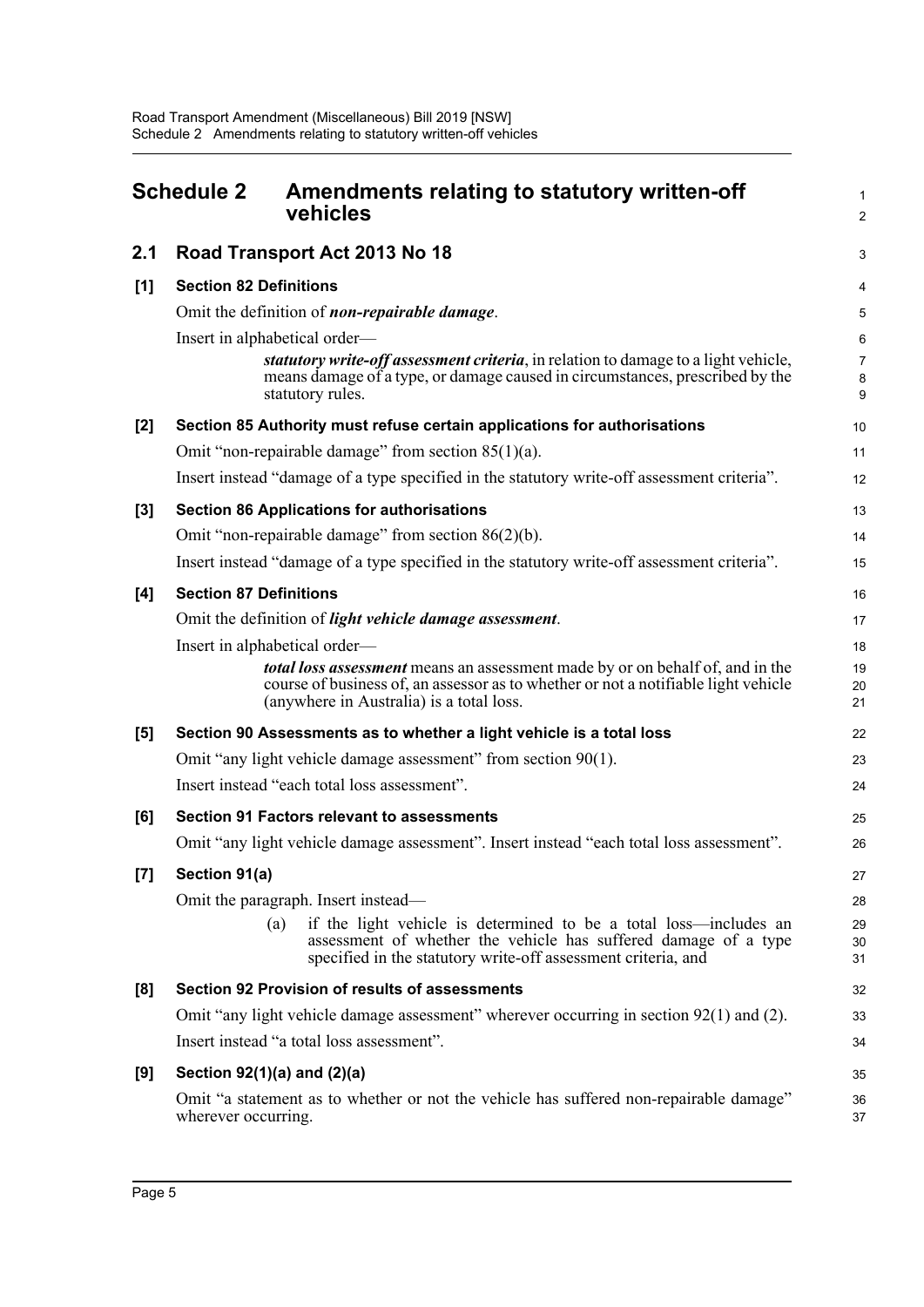|        | Insert instead "a statement as to whether or not the notifiable light vehicle is a total loss and,<br>if it is a total loss, a statement as to whether or not the vehicle has suffered damage of a type<br>specified in the statutory write-off assessment criteria". | 1<br>$\overline{\mathbf{c}}$<br>3 |
|--------|-----------------------------------------------------------------------------------------------------------------------------------------------------------------------------------------------------------------------------------------------------------------------|-----------------------------------|
| $[10]$ | Section 93 Information about written-off and demolished light vehicles                                                                                                                                                                                                | 4                                 |
|        | Omit "light vehicle damage assessment" from section 93(1).                                                                                                                                                                                                            | 5                                 |
|        | Insert instead "total loss assessment".                                                                                                                                                                                                                               | 6                                 |
| $[11]$ | <b>Section 94 Maintenance of records</b>                                                                                                                                                                                                                              | 7                                 |
|        | Omit "light vehicle damage assessment" from section 94(1).                                                                                                                                                                                                            | 8                                 |
|        | Insert instead "total loss assessment".                                                                                                                                                                                                                               | 9                                 |
| $[12]$ | <b>Section 95 False assessments</b>                                                                                                                                                                                                                                   | 10                                |
|        | Omit "light vehicle damage assessment" wherever occurring.                                                                                                                                                                                                            | 11                                |
|        | Insert instead "total loss assessment".                                                                                                                                                                                                                               | 12                                |
| $[13]$ | Section 97 Duty to attach written-off light vehicle warning label                                                                                                                                                                                                     | 13                                |
|        | Omit "written-off warning label" from section 97(1).                                                                                                                                                                                                                  | 14                                |
|        | Insert instead "written-off light vehicle warning label".                                                                                                                                                                                                             | 15                                |
| $[14]$ | Section 103 Statutory rules concerning written-off light vehicles                                                                                                                                                                                                     | 16                                |
|        | Omit "vehicle damage assessments" from section $103(1)(c)$ .                                                                                                                                                                                                          | 17                                |
|        | Insert instead "total loss assessments".                                                                                                                                                                                                                              | 18                                |
| $[15]$ | <b>Section 103(1)(f)</b>                                                                                                                                                                                                                                              | 19                                |
|        | Omit "written-off warning labels". Insert instead "written-off light vehicle warning labels".                                                                                                                                                                         | 20                                |
| $[16]$ | <b>Section 104A Definitions</b>                                                                                                                                                                                                                                       | 21                                |
|        | Omit the definition of <b>non-repairable damage</b> . Insert in alphabetical order—                                                                                                                                                                                   | 22                                |
|        | statutory write-off assessment criteria, in relation to damage to a heavy<br>vehicle, means damage of a type, or damage caused in circumstances,<br>prescribed by the statutory rules.                                                                                | 23<br>24<br>25                    |
| $[17]$ | Section 104C Registration of written-off heavy vehicles                                                                                                                                                                                                               | 26                                |
|        | Omit "non-repairable damage" from section 104C(1)(b).                                                                                                                                                                                                                 | 27                                |
|        | Insert instead "damage of a type specified in the statutory write-off assessment criteria".                                                                                                                                                                           | 28                                |
| $[18]$ | <b>Section 104D Definitions</b>                                                                                                                                                                                                                                       | 29                                |
|        | Omit the definition of <i>heavy vehicle damage assessment</i> . Insert instead-                                                                                                                                                                                       | 30                                |
|        | total loss assessment means an assessment made by or on behalf of, and in the<br>course of business of, an assessor as to whether or not a notifiable heavy<br>vehicle (anywhere in Australia) is a total loss.                                                       | 31<br>32<br>33                    |
| $[19]$ | Section 104G Assessments as to whether a heavy vehicle is a total loss                                                                                                                                                                                                | 34                                |
|        | Omit "any heavy vehicle damage assessment" from section 104G(1).                                                                                                                                                                                                      | 35                                |
|        | Insert instead "each total loss assessment".                                                                                                                                                                                                                          | 36                                |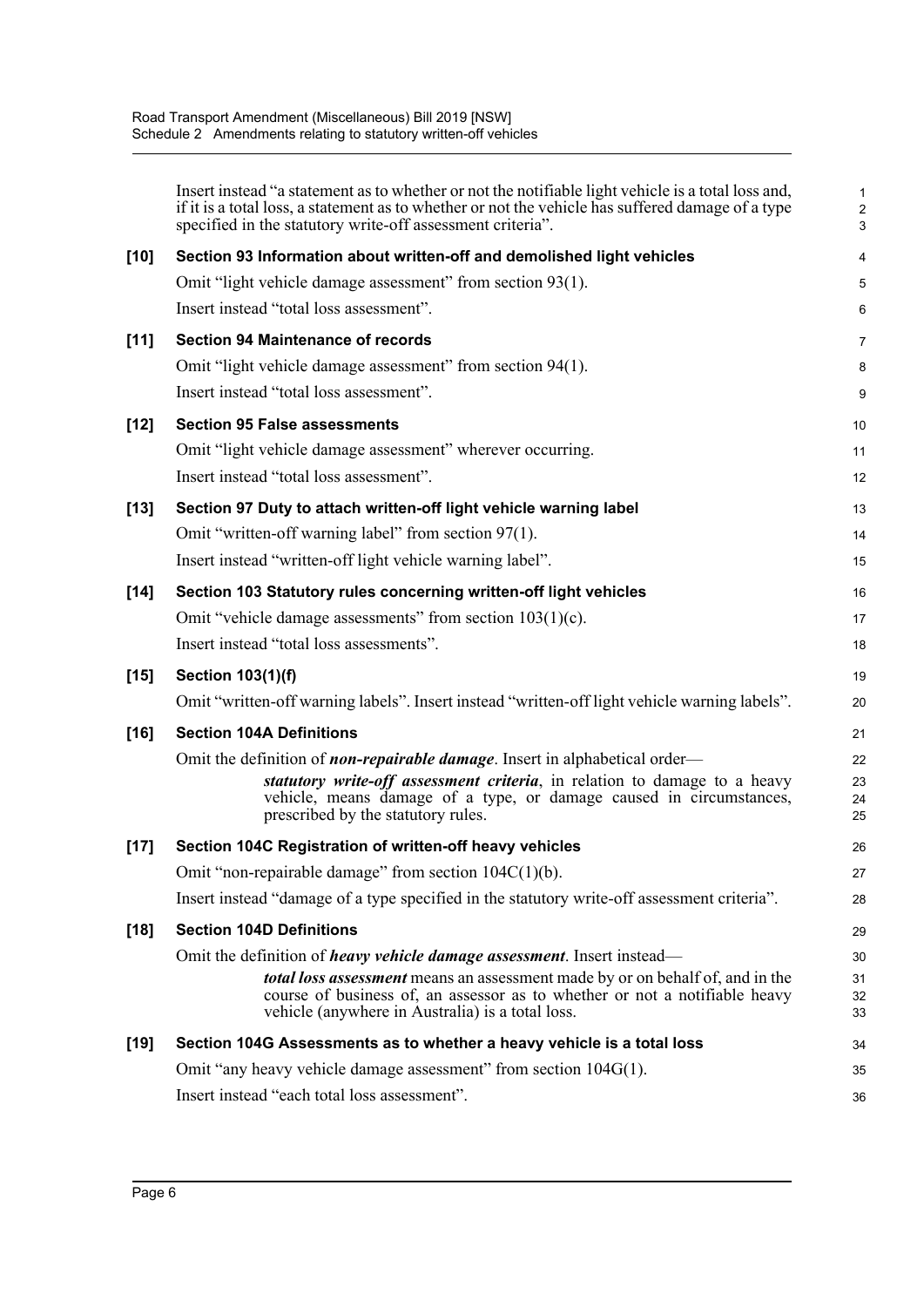| $[20]$ | Section 104H Factors relevant to assessments                                                                                                                                                                                                                          | 1              |
|--------|-----------------------------------------------------------------------------------------------------------------------------------------------------------------------------------------------------------------------------------------------------------------------|----------------|
|        | Omit "any heavy vehicle damage assessment". Insert instead "each total loss assessment".                                                                                                                                                                              | $\overline{a}$ |
| $[21]$ | Section 104H(a)                                                                                                                                                                                                                                                       | 3              |
|        | Omit the paragraph. Insert instead—                                                                                                                                                                                                                                   | 4              |
|        | if the heavy vehicle is determined to be a total loss—includes an<br>(a)<br>assessment of whether the vehicle has suffered damage of a type<br>specified in the statutory write-off assessment criteria, and                                                          | 5<br>6<br>7    |
| $[22]$ | Section 104I Provision of results of assessments                                                                                                                                                                                                                      | 8              |
|        | Omit "any heavy vehicle damage assessment" wherever occurring in section 104I(1) and<br>(2).                                                                                                                                                                          | 9<br>10        |
|        | Insert instead "a total loss assessment".                                                                                                                                                                                                                             | 11             |
| $[23]$ | Section 104I(1)(a) and (2)(a)                                                                                                                                                                                                                                         | 12             |
|        | Omit "a statement as to whether or not the vehicle has suffered non-repairable damage"<br>wherever occurring.                                                                                                                                                         | 13<br>14       |
|        | Insert instead "a statement as to whether or not the notifiable heavy vehicle is a total loss<br>and, if it is a total loss, a statement as to whether or not the vehicle has suffered damage of<br>a type specified in the statutory write-off assessment criteria". | 15<br>16<br>17 |
| $[24]$ | Section 104J Information about written-off and demolished heavy vehicles                                                                                                                                                                                              | 18             |
|        | Omit "heavy vehicle damage assessment" from section 104J(1).                                                                                                                                                                                                          | 19             |
|        | Insert instead "total loss assessment".                                                                                                                                                                                                                               | 20             |
| $[25]$ | <b>Section 104K Maintenance of records</b>                                                                                                                                                                                                                            | 21             |
|        | Omit "heavy vehicle damage assessment" from section 104K(1).                                                                                                                                                                                                          | 22             |
|        | Insert instead "total loss assessment".                                                                                                                                                                                                                               | 23             |
| $[26]$ | <b>Section 104L False assessments</b>                                                                                                                                                                                                                                 | 24             |
|        | Omit "heavy vehicle damage assessment" wherever occurring.                                                                                                                                                                                                            | 25             |
|        | Insert instead "total loss assessment".                                                                                                                                                                                                                               | 26             |
| $[27]$ | Section 104N Duty to attach written-off heavy vehicle warning label                                                                                                                                                                                                   | 27             |
|        | Omit "written-off warning label" from section 104N(1).                                                                                                                                                                                                                | 28             |
|        | Insert instead "written-off heavy vehicle warning label".                                                                                                                                                                                                             | 29             |
| $[28]$ | Section 104T Statutory rules concerning written-off heavy vehicles                                                                                                                                                                                                    | 30             |
|        | Omit "heavy vehicle damage assessments" from section $104T(1)(b)$ .                                                                                                                                                                                                   | 31             |
|        | Insert instead "total loss assessments".                                                                                                                                                                                                                              | 32             |
| $[29]$ | <b>Section 104T(1)(f)</b>                                                                                                                                                                                                                                             | 33             |
|        | Omit "written-off warning labels".                                                                                                                                                                                                                                    | 34             |
|        | Insert instead "written-off heavy vehicle warning labels".                                                                                                                                                                                                            | 35             |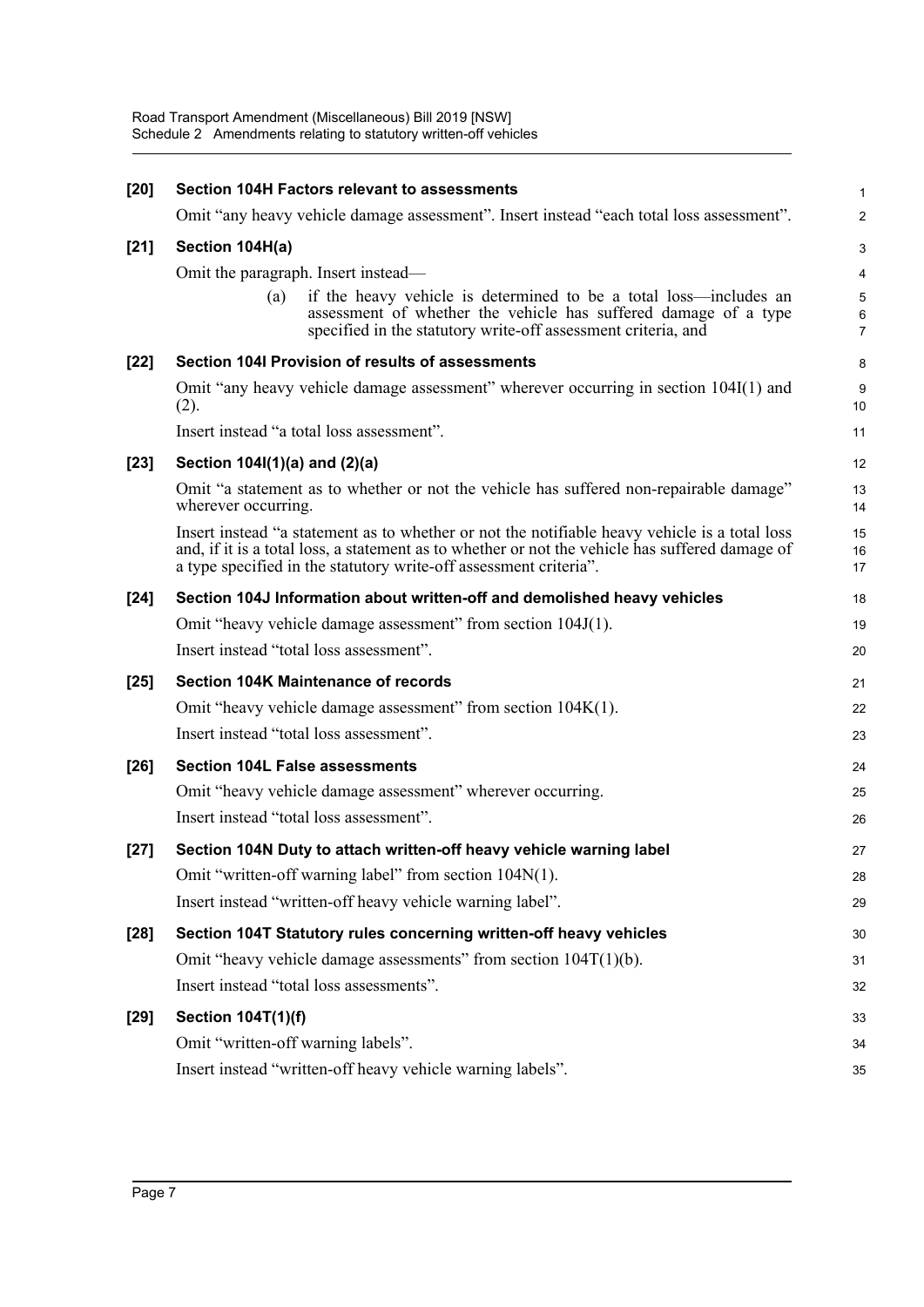| 2.2    | <b>Road Transport (Vehicle Registration) Regulation 2017</b>                                           | 1              |
|--------|--------------------------------------------------------------------------------------------------------|----------------|
| [1]    | Clause 98 Meaning of "written off light vehicle"                                                       | $\overline{c}$ |
|        | Omit the clause.                                                                                       | 3              |
| $[2]$  | Part 7, Division 2, heading                                                                            | 4              |
|        | Omit the heading. Insert instead-                                                                      | 5              |
|        | <b>Division 2</b><br><b>Statutory write-off assessment criteria</b>                                    | 6              |
| $[3]$  | Clause 99 Statutory write-off assessment criteria-vehicles other than motor bikes<br>or light trailers | 7<br>8         |
|        | Omit " <i>non-repairable damage</i> " from clause 99(1).                                               | 9              |
|        | Insert instead "statutory write-off assessment criteria".                                              | 10             |
| [4]    | Clause 100 Statutory write-off assessment criteria-motor bikes                                         | 11             |
|        | Omit "non-repairable damage".                                                                          | 12             |
|        | Insert instead "statutory write-off assessment criteria".                                              | 13             |
| [5]    | Clause 101 Statutory write-off assessment criteria-light trailers                                      | 14             |
|        | Omit " <i>non-repairable damage</i> " from clause $101(1)$ .                                           | 15             |
|        | Insert instead "statutory write-off assessment criteria".                                              | 16             |
| [6]    | Clause 102 Light vehicles that are not eligible for the issue of authorisation to repair               | 17             |
|        | Omit "light vehicle damage assessment" from clause 102(c).                                             | 18             |
|        | Insert instead "total loss assessment".                                                                | 19             |
| $[7]$  | Clause 103 Eligibility to apply for an authorisation to repair                                         | 20             |
|        | Omit "light vehicle damage assessment" wherever occurring in clause 103(a) and (b).                    | 21             |
|        | Insert instead "total loss assessment".                                                                | 22             |
| [8]    | Clause 105 Prescribed qualifications to carry out total loss assessments-light<br>vehicles             | 23<br>24       |
|        | Omit "non-repairable damage" from clause $105(1)(b)$ .                                                 | 25             |
|        | Insert instead "damage of a type specified in the statutory write-off assessment criteria".            | 26             |
| [9]    | Clause 105(2), definition of "approved course"                                                         | 27             |
|        | Omit "non-repairable damage" from paragraph (b)(iv).                                                   | 28             |
|        | Insert instead "damage specified in the statutory write-off assessment criteria".                      | 29             |
| $[10]$ | Clause 107 Records about total loss assessments-light vehicles                                         | 30             |
|        | Omit "light vehicle damage assessment" from clause 107(1).                                             | 31             |
|        | Insert instead "total loss assessment".                                                                | 32             |
| $[11]$ | Clause 107(1)(b) and (b1)                                                                              | 33             |
|        | Omit clause $107(1)(b)$ . Insert instead—                                                              | 34             |
|        | the light vehicle damage details relevant to the vehicle,<br>(b)                                       | 35             |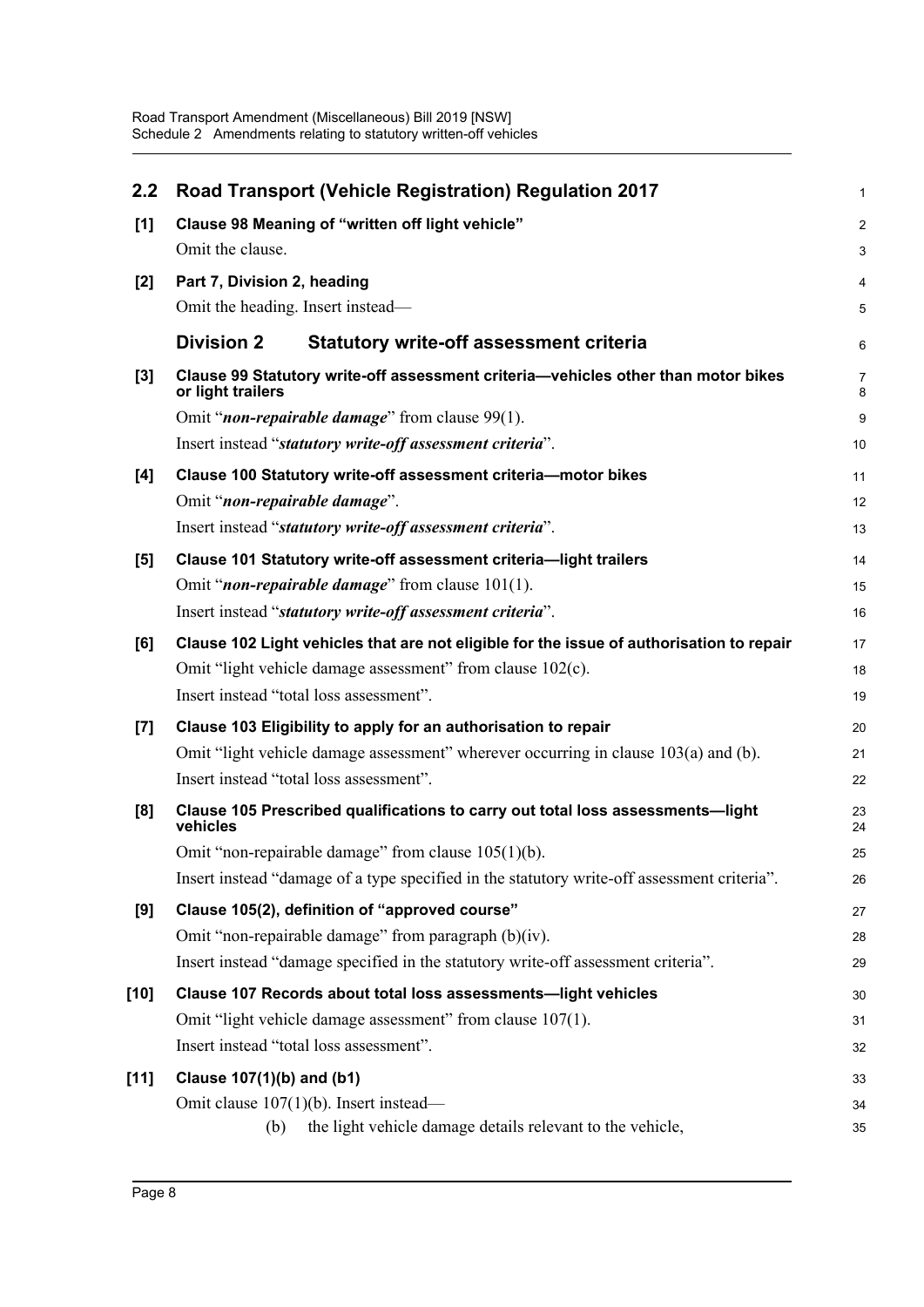|        | (b1)<br>if the vehicle is determined to be a total loss—details of the<br>determination as to whether or not the vehicle has suffered damage of a<br>type specified in the statutory write-off assessment criteria, including<br>the date on which the determination was made, | 1<br>$\overline{\mathbf{c}}$<br>3<br>4 |
|--------|--------------------------------------------------------------------------------------------------------------------------------------------------------------------------------------------------------------------------------------------------------------------------------|----------------------------------------|
| $[12]$ | Clause 107(1)(h)                                                                                                                                                                                                                                                               | 5                                      |
|        | Omit "if the vehicle is not repaired by the assessor—".                                                                                                                                                                                                                        | 6                                      |
| $[13]$ | Clause 108 Notification of information about light vehicles assessed as a total loss                                                                                                                                                                                           | 7                                      |
|        | Omit "light vehicle damage assessment". Insert instead "total loss assessment".                                                                                                                                                                                                | 8                                      |
| $[14]$ | Clause 109 Notification of information about light vehicles not assessed as a total<br>loss                                                                                                                                                                                    | 9<br>10                                |
|        | Omit "light vehicle damage assessment" wherever occurring in clause 109(1).                                                                                                                                                                                                    | 11                                     |
|        | Insert instead "total loss assessment".                                                                                                                                                                                                                                        | 12                                     |
| $[15]$ | Clause 109(1)(a)                                                                                                                                                                                                                                                               | 13                                     |
|        | Omit "non-repairable damage".                                                                                                                                                                                                                                                  | 14                                     |
|        | Insert instead "damage of a type specified in the statutory write-off assessment criteria".                                                                                                                                                                                    | 15                                     |
| $[16]$ | Clause 112 Records required to be kept by insurers of information about certain light<br>vehicles assessed as not being total losses                                                                                                                                           | 16<br>17                               |
|        | Omit "light vehicle damage assessment" wherever occurring in paragraphs (a) and (d) of<br>the definition of <i>prescribed returned light vehicle</i> in clause $\overline{112(3)}$ .                                                                                           | 18<br>19                               |
|        | Insert instead "total loss assessment".                                                                                                                                                                                                                                        | 20                                     |
| $[17]$ | Clause 113 Obligation to attach written-off light vehicle warning labels                                                                                                                                                                                                       | 21                                     |
|        | Omit the clause.                                                                                                                                                                                                                                                               | 22                                     |
| $[18]$ | Clause 116 Offence to alter, damage, destroy, remove or interfere with written-off<br>light vehicle warning label                                                                                                                                                              | 23<br>24                               |
|        | Omit "or clause 113".                                                                                                                                                                                                                                                          | 25                                     |
| $[19]$ | Clause 122 Light vehicles returned to registered operator by insurer                                                                                                                                                                                                           | 26                                     |
|        | Omit the clause.                                                                                                                                                                                                                                                               | 27                                     |
| $[20]$ | Clause 123 Hail-damaged light vehicles                                                                                                                                                                                                                                         | 28                                     |
|        | Omit "light vehicle damage assessment" wherever occurring in clause $123(1)(b)$ and (3).                                                                                                                                                                                       | 29                                     |
|        | Insert instead "total loss assessment".                                                                                                                                                                                                                                        | 30                                     |
| $[21]$ | Clause 123B Statutory write-off assessment criteria-heavy vehicles                                                                                                                                                                                                             | 31                                     |
|        | Omit "non-repairable damage". Insert instead "statutory write-off assessment criteria".                                                                                                                                                                                        | 32                                     |
| $[22]$ | <b>Clause 123F Written-off heavy vehicle</b>                                                                                                                                                                                                                                   | 33                                     |
|        | Omit the clause.                                                                                                                                                                                                                                                               | 34                                     |
| $[23]$ | <b>Clause 123G Statutory written-off heavy vehicles</b>                                                                                                                                                                                                                        | 35                                     |
|        | Omit "heavy vehicle damage assessment, as being a total loss or not a total loss, and as<br>having non-repairable damage" from clause $123G(a)$ .                                                                                                                              | 36<br>37                               |
|        |                                                                                                                                                                                                                                                                                |                                        |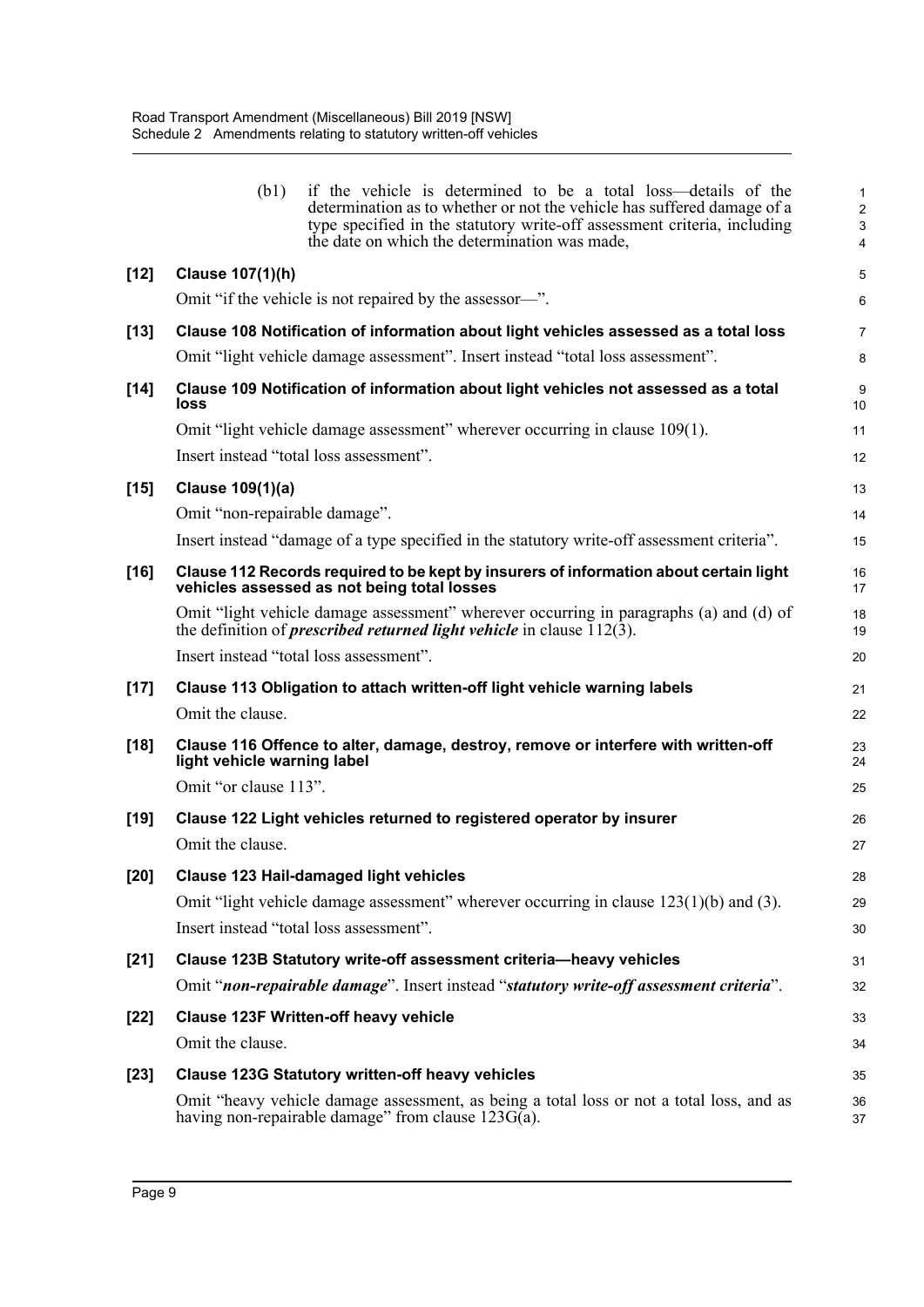|        | Insert instead "total loss assessment, as being a total loss, and as having damage of a type<br>specified in the statutory write-off assessment criteria".                                                                                                                    | 1<br>$\overline{a}$  |
|--------|-------------------------------------------------------------------------------------------------------------------------------------------------------------------------------------------------------------------------------------------------------------------------------|----------------------|
| $[24]$ | Clause 123H Repairable written-off heavy vehicles                                                                                                                                                                                                                             | 3                    |
|        | Omit "heavy vehicle damage assessment". Insert instead "total loss assessment".                                                                                                                                                                                               | 4                    |
| $[25]$ | Clause 123H                                                                                                                                                                                                                                                                   | 5                    |
|        | Omit "non-repairable damage".                                                                                                                                                                                                                                                 | 6                    |
|        | Insert instead "damage of a type specified in the statutory write-off assessment criteria".                                                                                                                                                                                   | 7                    |
| $[26]$ | Clause 123J Prescribed qualifications to carry out total loss assessments-heavy<br>vehicles                                                                                                                                                                                   | 8<br>9               |
|        | Omit "non-repairable damage" from clause $123J(1)(b)$ .                                                                                                                                                                                                                       | 10                   |
|        | Insert instead "damage of a type specified in the statutory write-off assessment criteria".                                                                                                                                                                                   | 11                   |
| $[27]$ | Clause 123J(2), definition of "approved course"                                                                                                                                                                                                                               | 12                   |
|        | Omit "non-repairable damage" from paragraph (b)(iv).                                                                                                                                                                                                                          | 13                   |
|        | Insert instead "damage specified in the statutory write-off assessment criteria".                                                                                                                                                                                             | 14                   |
| $[28]$ | Clause 123L Records about total loss assessments-heavy vehicles                                                                                                                                                                                                               | 15                   |
|        | Omit "heavy vehicle damage assessment" from clause 123L(1).                                                                                                                                                                                                                   | 16                   |
|        | Insert instead "total loss assessment".                                                                                                                                                                                                                                       | 17                   |
| $[29]$ | Clause 123L(1)(c)                                                                                                                                                                                                                                                             | 18                   |
|        | Omit the paragraph. Insert instead—                                                                                                                                                                                                                                           | 19                   |
|        | if the vehicle is determined to be a total loss—details of the<br>(c)<br>determination as to whether or not the vehicle has suffered damage of a<br>type specified in the statutory write-off assessment criteria, including<br>the date on which the determination was made, | 20<br>21<br>22<br>23 |
| $[30]$ | Clause 123M Provision of results of total loss assessments-heavy vehicles                                                                                                                                                                                                     | 24                   |
|        | Omit "heavy vehicle damage assessment" wherever occurring in clause $123M(1)$ and (2).                                                                                                                                                                                        | 25                   |
|        | Insert instead "total loss assessment".                                                                                                                                                                                                                                       | 26                   |
| $[31]$ | Clause 123M(1)(c)                                                                                                                                                                                                                                                             | 27                   |
|        | Omit the paragraph. Insert instead—                                                                                                                                                                                                                                           | 28                   |
|        | if the vehicle is determined to be a total loss—details of the<br>(c)<br>determination as to whether or not the vehicle has suffered damage of a<br>type specified in the statutory write-off assessment criteria, including<br>the date on which the determination was made, | 29<br>30<br>31<br>32 |
| $[32]$ | Clause 123N Provision of information to the Authority by an assessor                                                                                                                                                                                                          | 33                   |
|        | Omit "heavy vehicle damage assessment". Insert instead "total loss assessment".                                                                                                                                                                                               | 34                   |
| $[33]$ | Clause 123Q Provision of information to the Authority by assessor about vehicles<br>not assessed as a total loss                                                                                                                                                              | 35<br>36             |
|        | Omit "heavy vehicle damage assessment" from clause 123Q(1).                                                                                                                                                                                                                   | 37                   |
|        | Insert instead "total loss assessment".                                                                                                                                                                                                                                       | 38                   |
|        |                                                                                                                                                                                                                                                                               |                      |